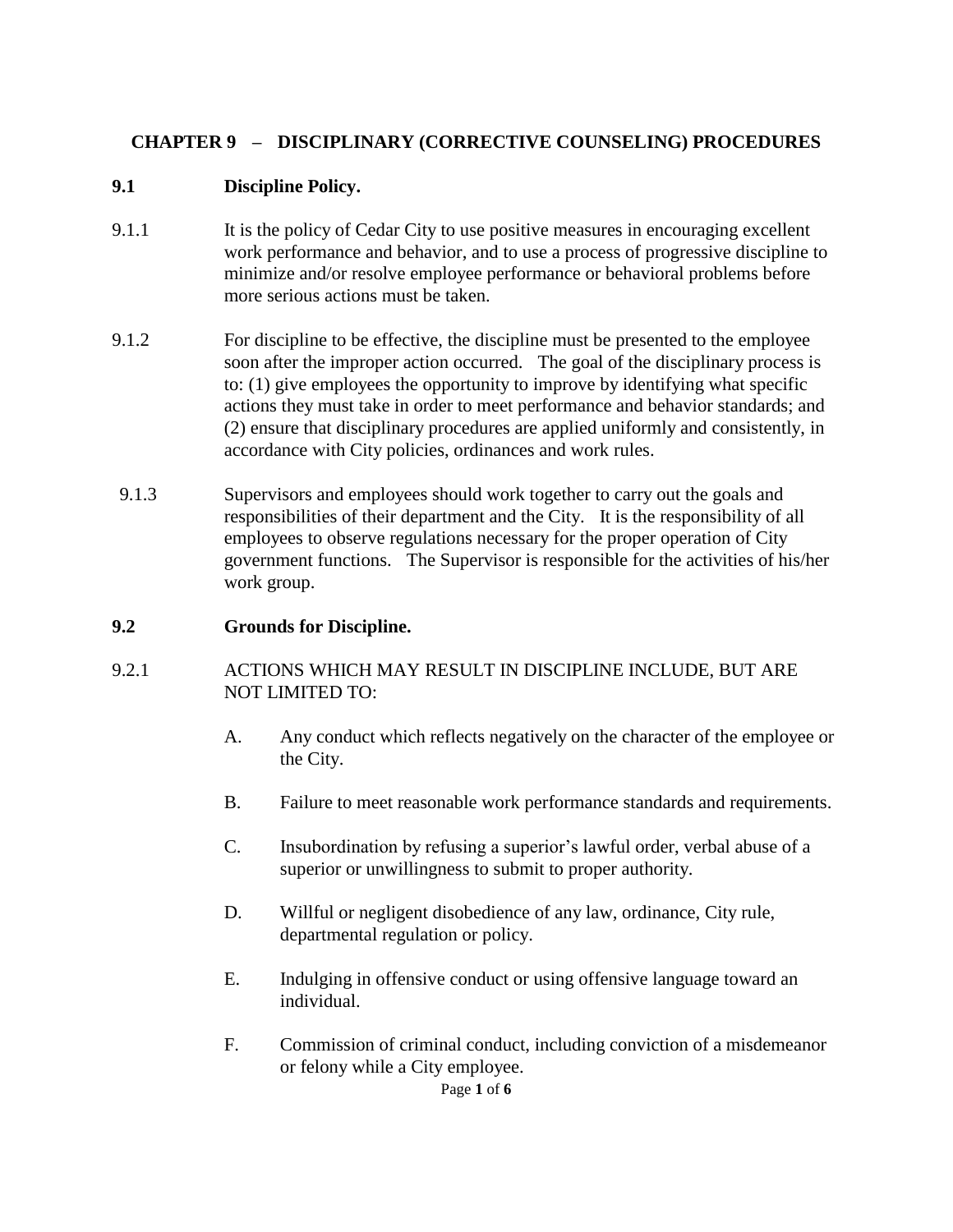- G. Deliberate or careless conduct endangering the safety of the public or other employees.
- H. Inducing or attempting to induce any City employee to commit an unlawful act in violation of City regulations, official policy or departmental orders.
- I. Using, threatening or attempting to use personal or political influence in an effort to secure special consideration as a City employee.
- J. Incompetency and inefficiency in the performance of job duties resulting in two (2) consecutive unsatisfactory ratings on performance evaluations.
- K. Carelessness or negligence with City monies or property.
- L. Theft or intentional destruction of City property.
- M. Intentional falsification of personal records, time reports or other City records.
- N. Possession, used and/or being under the influence of alcoholic beverages or illegal drugs while on duty and/or using City equipment.
- O. Sleeping on duty unless authorized by a Department Head.
- P. Excessive absenteeism and/or tardiness.
- Q. Horseplay and related kinds of activities which create safety hazards.
- R. Disregard or violating a defined safety rule or practice.
- S. Smoking in posted or unauthorized areas.
- T. Failure to report to work without notifying the Department Head or his/her agent, unless it is impossible to give such notice.
- U. Inattentiveness to work, failing to start work at the designated time, quitting early or leaving the work premises without authorization.
- V. Vending, soliciting or collecting contributions on the City's time or premises without proper authorization.

Page **2** of **6**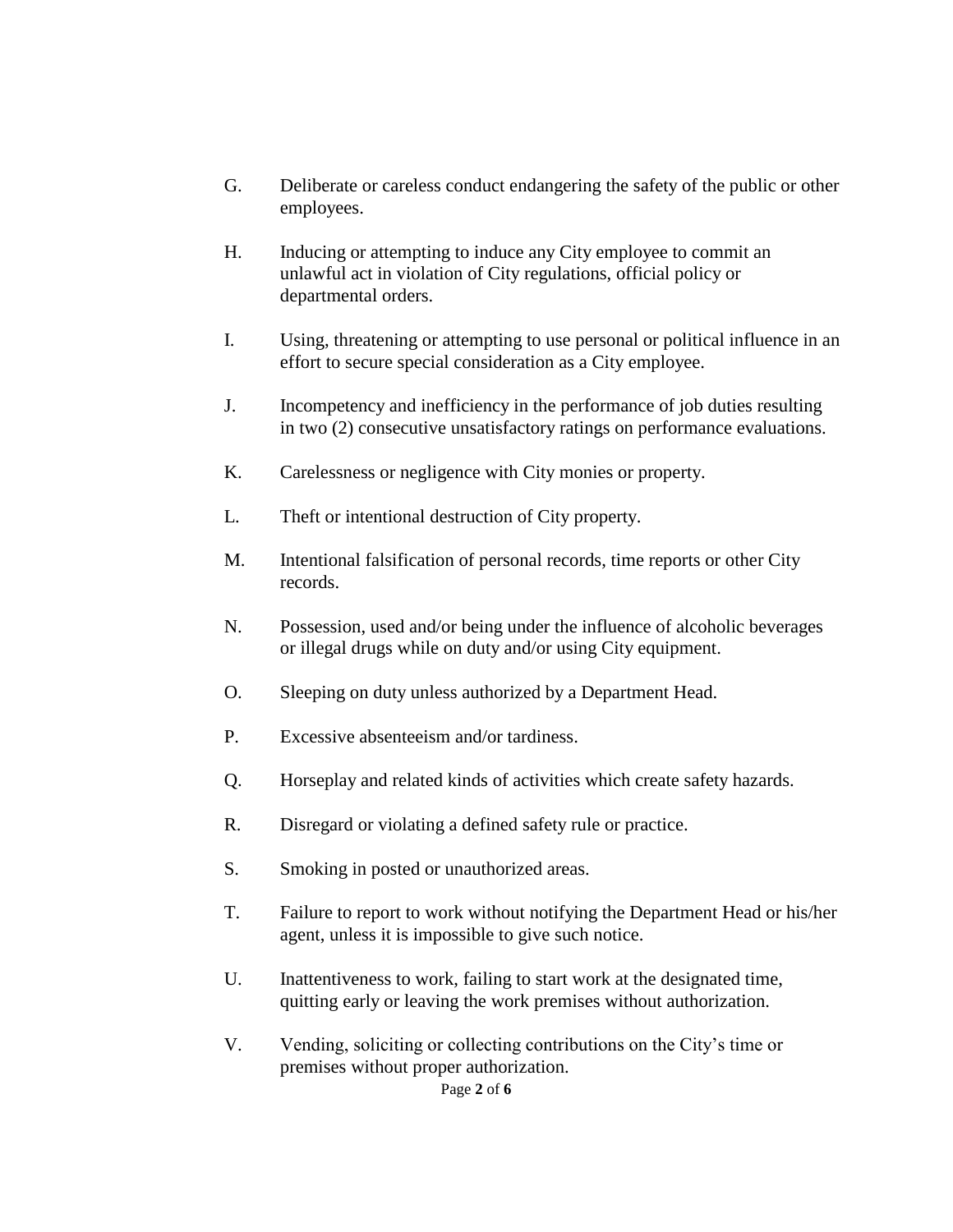- W. Abuse of sick leave privileges.
- X. Harassment or illegal discrimination in the work place.
- Y. Failure to report any injury or accident.
- Z. Fighting or attempting to provoke a fight on City premises.
- AA. Threatening, intimidating or assaulting a supervisor or other employees.
- BB. Unauthorized removal, falsification or alteration of City records or intentional release of confidential information.

Amended by Resolution Number 13-1023-1

#### **9.3 Process of Progressive Discipline.**

9.3.1 The following outline describes the progressive discipline process, beginning with the verbal warning and progressing through alternative actions that increase in severity if the problem persists. The choice of alternative disciplinary actions will vary in accordance with the severity of the performance or behavior problem, and will not necessarily follow the sequence as outlined herein.

#### **9.4 Verbal Warnings.**

9.4.1 Whenever grounds for disciplinary action exist, and the supervisor determines that more severe action is not required, the supervisor should verbally communicate to the employee the observed deficiency and the corrective action which must be taken. Sufficient time for improvement should be given before more formal disciplinary action is taken. Record of the verbal warning shall be placed in the employee's personnel file.

## **9.5 Written Reprimand.**

- 9.5.1 If the verbal warning fails to produce the desired results, the supervisor will provide a written reprimand to the employee. Such reprimand should be addressed to the employee and a signed copy should be delivered to the City Manager or designee for inclusion in the employee's personnel file.
- 9.5.2 It is the responsibility of the supervisor to insure that the written reprimand:
	- Page **3** of **6** A. Identify what occurred to warrant disciplinary action (including date(s) and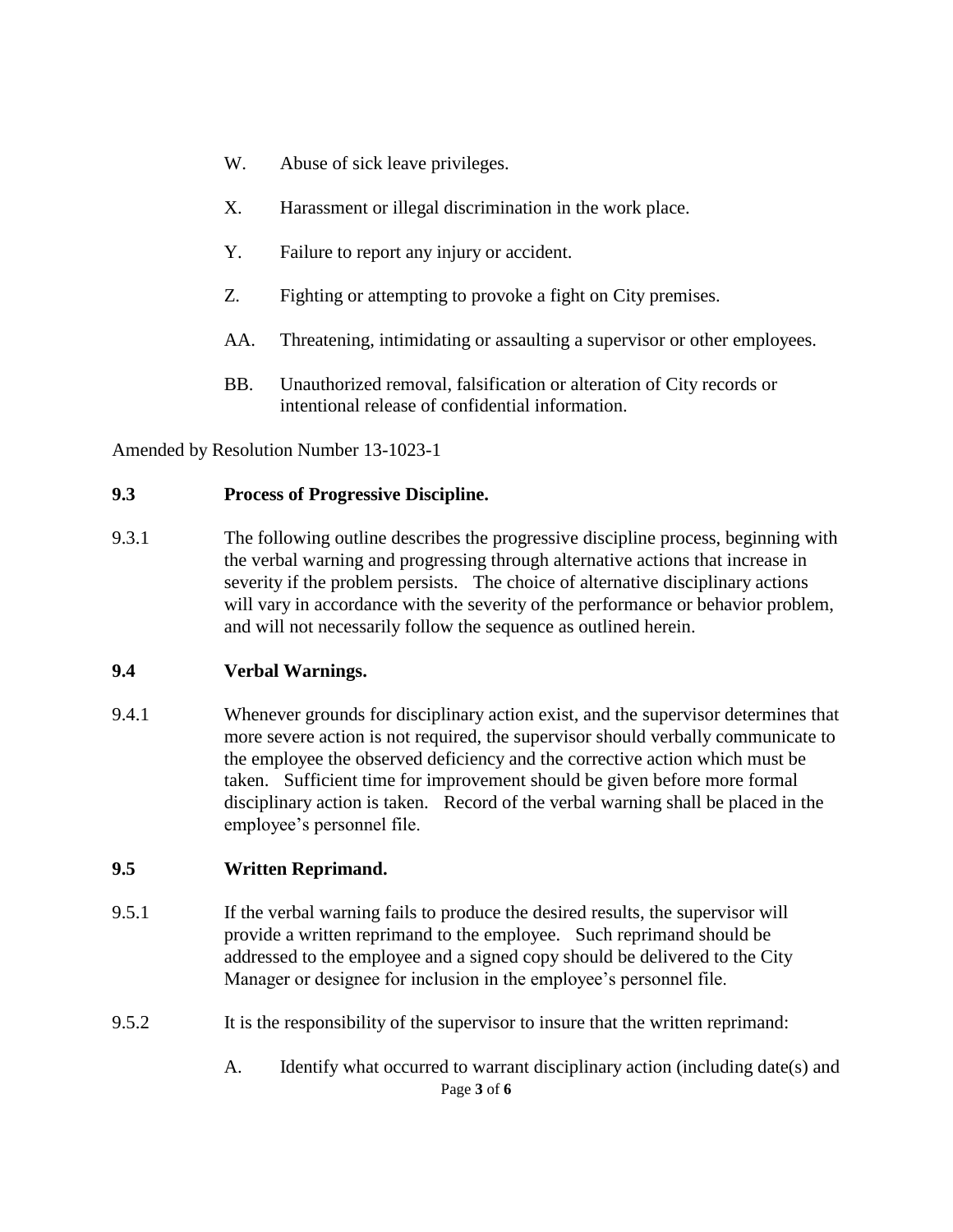$time(s)$ ;

- B. Identify what City policy, ordinance, or work rule has been violated;
- C. Identify what prior action has been taken with employee;
- D. Identify what the employee is directed to do to correct the situation, establishing goals and timetables for improvement performance/behavior; and
- E. Inform the employee that failure to improve will result in more serious disciplinary action.
- 9.5.3 Warnings and reprimands may be removed from an employee's file, as determined by the Department Head with concurrence of the City Manager or designee, after a period of two (2) years. It is the responsibility of the employee to request the file be purged.
- 9.5.4 Probation. An employee may be placed on probation as an additional disciplinary action. Typically probation would be accompanied by a written reprimand which would outline: deficiencies in behavior and/or performance; corrective action to be taken; and, a time certain when an evaluation with feedback would be provided. During probation, an employee would not be eligible for a merit increase. At the end of probation, if actions have been corrected by the employee, a merit increase may be given. There is no change to the employee's anniversary date.

# **9.6 Suspension.**

- 9.6.1 This is a major disciplinary action. A Department Head, with the concurrence of the City Manager or designee may suspend without pay a permanent employee for up to, but not exceeding, fifteen (15) calendar days as a disciplinary measure. As an alternative to complete suspension from duties without pay, the employee may continue to perform his/her duties, but a temporary reduction in pay may be imposed. (See Procedure for Major Disciplinary Action.)
- 9.6.2 An employee may be placed on administrative leave when a serious violation has occurred and it is considered in the best interest of the City until appropriate action is taken.
- 9.6.3 Upon request of the employee, the record of suspension will be expunged upon sustained corrected behavior for a period of three (3) years, as determined by the City.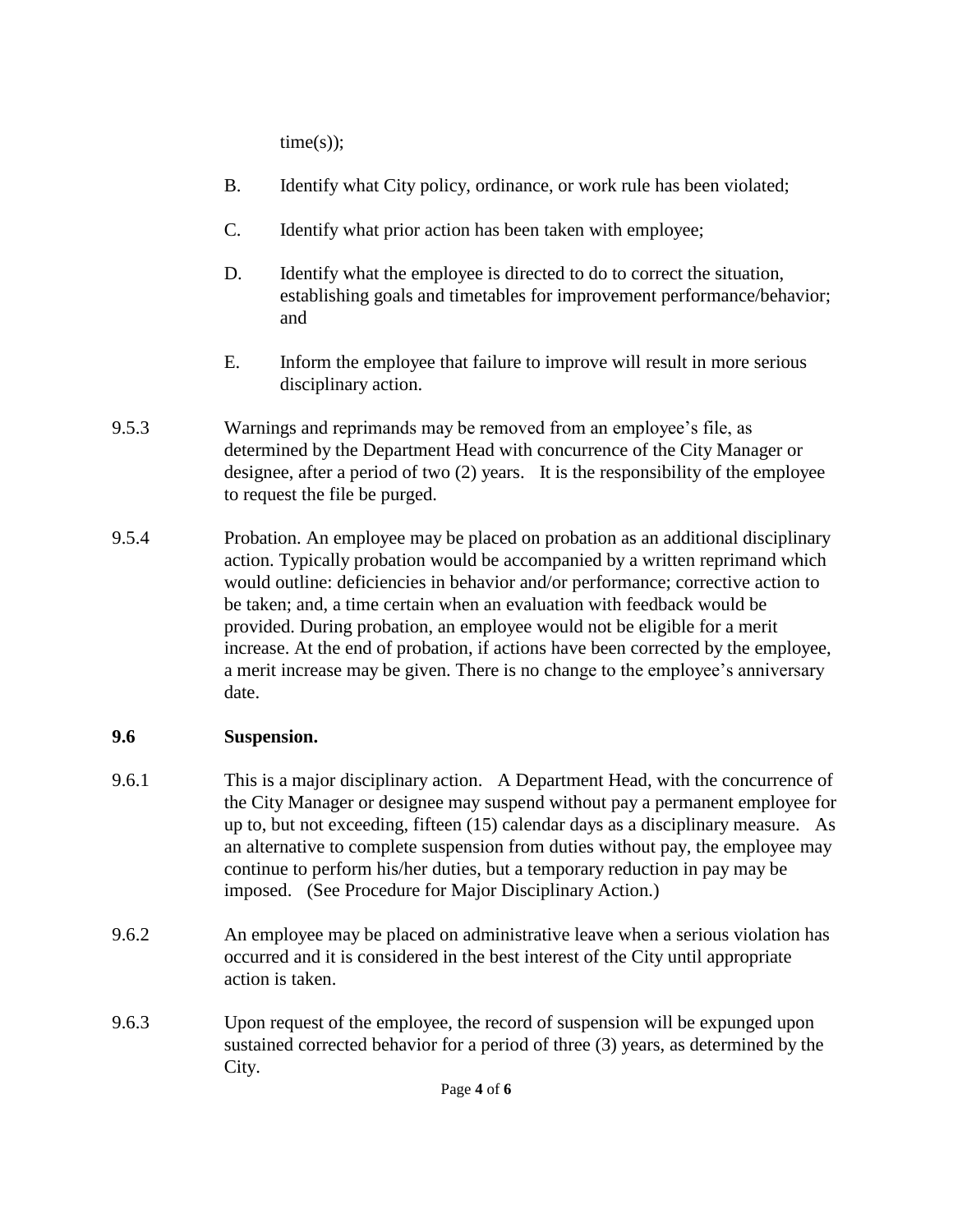## **9.7 Demotion.**

- 9.7.1 This is a major disciplinary action. Demotion is the removal of an employee from his/her present position to a lower classification. A Department Head may, with the concurrence of the City Manager or designee, demote or reduce in salary any permanent employee for disciplinary reasons. (See Procedure for Major Disciplinary Action.)
- 9.7.2 A record of demotion shall remain permanently in the employee's personnel file.

# **9.8 Termination**.

9.8.1 This is a major disciplinary action. Termination is the permanent removal of an employee from employment service, for cause. The employee may be subject to dismissal by the Department Head with the concurrence of the City Manager or designee. (See Procedure for Major Disciplinary Action.) A copy of the Notice of Intent to Terminate shall be sent to the City Council.

Amended by Resolution No. 11-0309-1.

- 9.8.2 The employee may elect to resign in lieu of discharge, however the City retains the right to refuse the resignation.
- 9.8.3 A record of the discharge shall remain permanently in the employee's personnel file.

# **9.9 Procedure for Major Disciplinary Actions.**

- 9.9.1 This procedure applies to all employees except hourly (temporary), seasonal, probationary or contract employees.
- 9.9.2 Prior to a major disciplinary action, a predetermination hearing will be conducted which requires:
	- A. Written notice of the charges against the employee;
	- B. An explanation of the employer's evidence against the employee; and
	- C. An opportunity for the employee to prepare and present his/her side of the situation. The hearing shall be conducted by the Department Head and a written record shall be provided to the City Manager or designee.